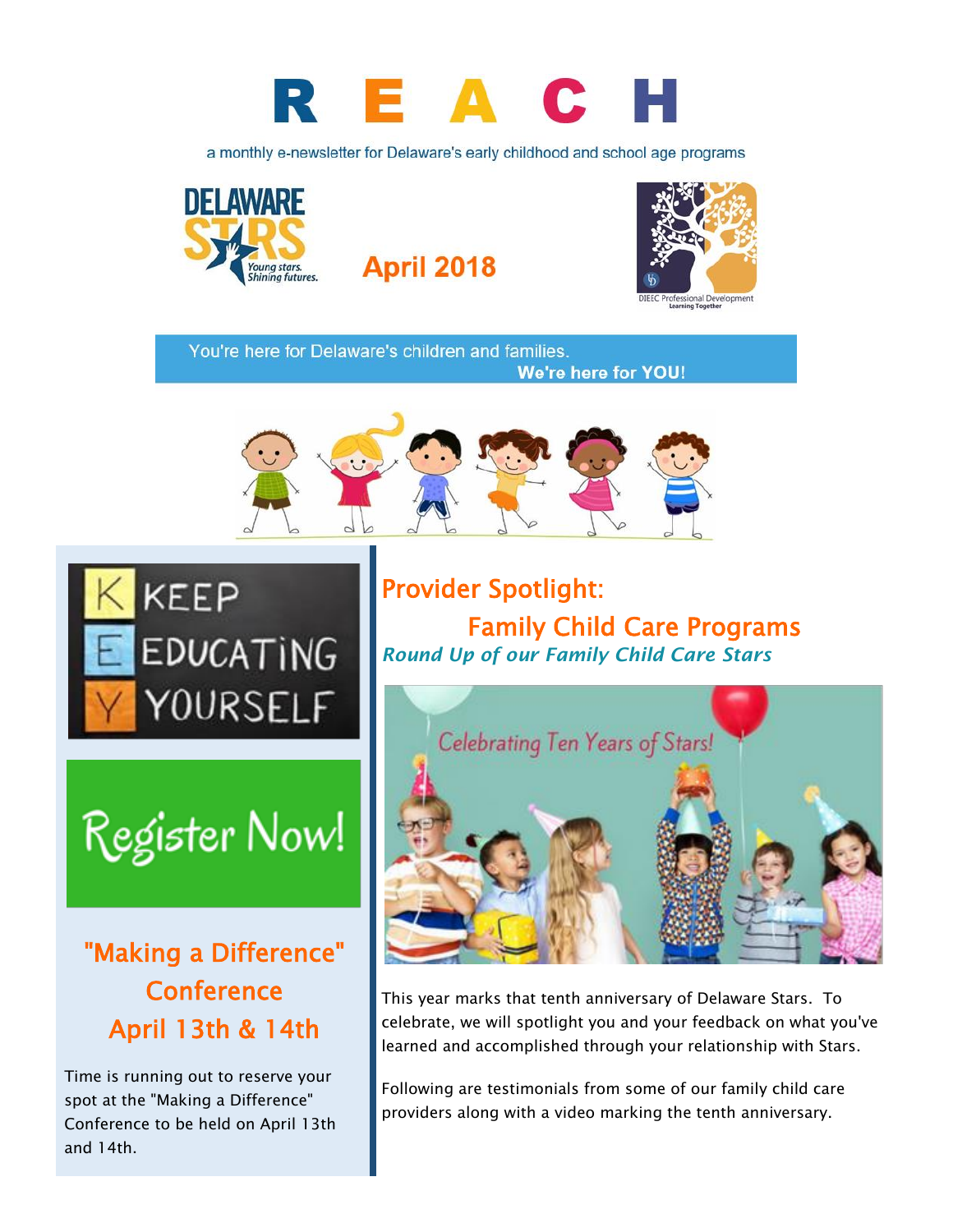Call Tara Horwitz on 302-831-6764 to sign up.

The annual conference for early childhood professionals will be at the DTCC Terry Campus in Dover.



# Workshop Improving Administrators Focus

This spring, we will be offering several opportunities to participate in "Child Assessment for Administrators: Polishing the Lens." This professional development event is the first of three assessment modules that are designed to support administrators' understanding of the comprehensive assessment system, and its relationship to children's learning.

Sign up at <https://dieecpd.org/registry/calendar>

## Teaching Gold Strategy Sessions Added to Calendar

DIEEC PD has added additional Implementing Teaching Strategies GOLD sessions. They are:

Saturday, May 12th 9:30-4:00 p.m. New Castle County

"I believe children learn through play. I have learned through Delaware Stars to implement lesson plans and a curriculum which will allow the children to enjoy learning because common core standards, such as math, science, language arts, social studies are implemented in our play time."

Alisa Waples, Lisa's Lullabies Learning Center

"Being involved with Delaware Stars keeps me up to date on all of the latest early learning techniques. I implement a curriculum to get children ready for kindergarten. I also care for my children in a loving and safe environment to give them the social and emotional skills to thrive."

#### Marlette Lofland

"At Pooh's Place, we strive to provide and maintain a healthy and safe physical environment. We are always searching for new and different ways to implement fun, and creative ideas to improve our program. We promote cognitive, social and emotional and physical development of young children in a safe and nurturing environment. Through our "village" of resources, including Delaware Stars, we maintain a high quality program where children enjoy learning new things through our activities, resources and community involvement."

Jamie Webb, Pooh's Place



#### Video available at

[https://www.youtube.com/watch?v=FQXAAjLneSU&list=UUTJ6ZxT](https://www.youtube.com/watch?v=FQXAAjLneSU&list=UUTJ6ZxTnL6SkxuqbUzZJ4MA) [nL6SkxuqbUzZJ4MA](https://www.youtube.com/watch?v=FQXAAjLneSU&list=UUTJ6ZxTnL6SkxuqbUzZJ4MA) 

We would love to feature you. Please contact Lin Nordmeyer, [linnord@udel.edu](mailto:linnord@udel.edu) to showcase your program in an upcoming REACH.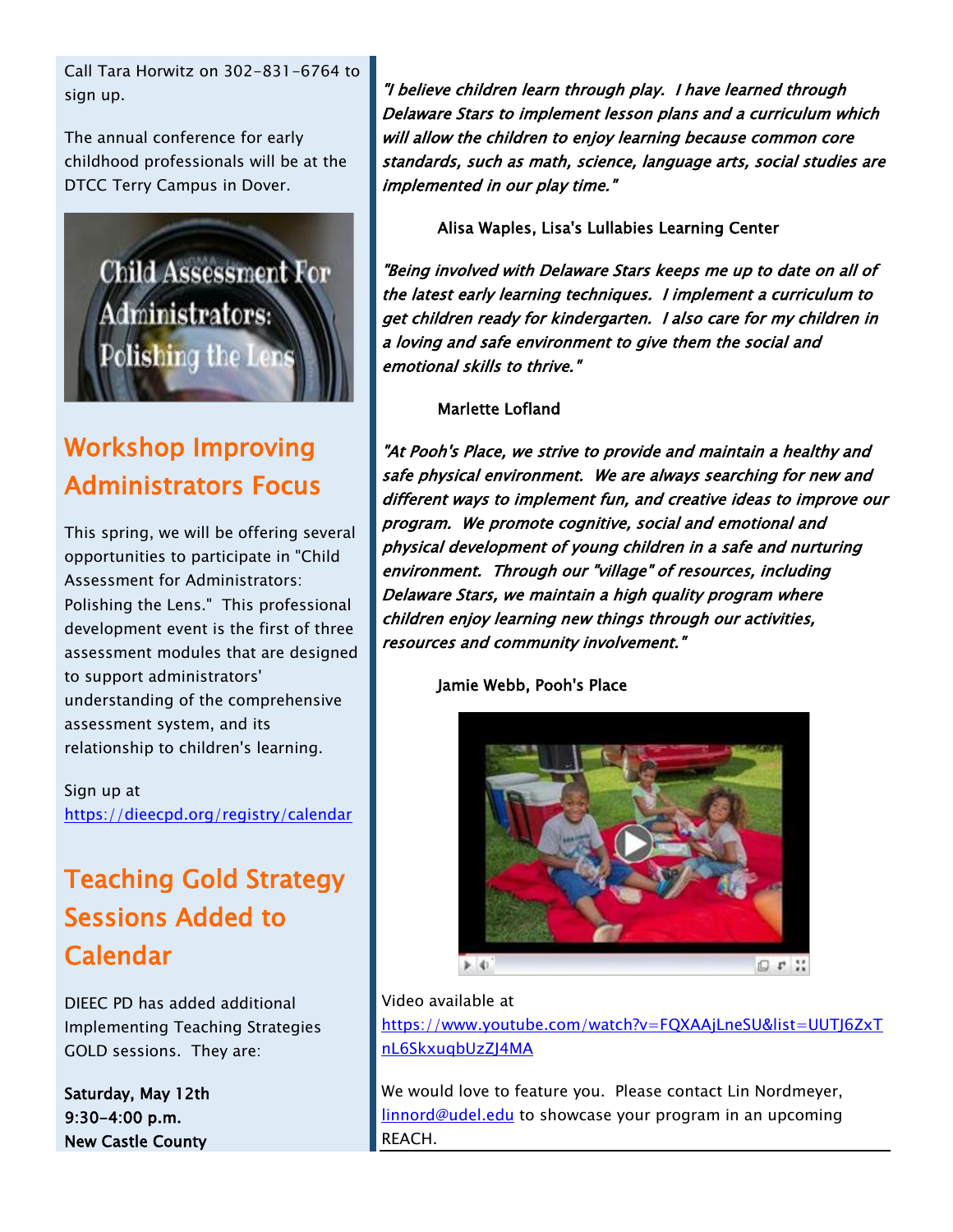(University of Delaware Downtown Center 12th 8th St Wilmington DE 19801)

Tuesday, May 8th 6:30-9:30 p.m. Kent County

(Polytech High School, 823 Walnut Shad Road, Woodside, DE 19980)

If you are interested in registering for this class you can contact Tara Horwitz at 302-831-6764.



## *Language Development Guide*

NAEYC recently featured on its website a quick and simple language and development guide. It provides 12 ways to support language development for infants and toddlers. It's user friendly so that parents can use it too.

#### Click [https://www.naeyc.org/our](https://www.naeyc.org/our-work/families/support-language-development-infants-and-toddlers)[work/families/support-language](https://www.naeyc.org/our-work/families/support-language-development-infants-and-toddlers)[development-infants-and-toddlers](https://www.naeyc.org/our-work/families/support-language-development-infants-and-toddlers) for the guide. *Mister Rogers Neighborhood Turns 50!*

In 1968 Mister Rogers Neighborhood debuted on PBS. Fred Rogers and this program is at the forefront of talking about emotions with young children while encouraging creativity through "Make Believe Land." Millions of adults remember Mister Rogers for his enduring commitment to caring about

## Stars News *Join Us for a "Community Conversation"*

The Office of Early Learning, the Delaware Institute for Excellence in Early Childhood, Purchase of Care, and the Office of Child Care Licensing cordially invite you to attend a Community Conversation meeting. These events will give you an update on the work these agencies are doing to ensure children and their families receive high quality early education and services to support children's growth and development and provide you with an opportunity to ask questions.

We want to hear from you! What is working well in your program? How can we support you differently? Your feedback is important and we want to provide you with an opportunity to speak directly with us on ways that we can continue to work collaboratively and best support your programs.

Please join the following people on the dates and locations below.

- Dr. Kimberly Krzanowski, Executive Director, Office of Early Learning, Delaware Department of Education
- Kristy Sheffler, Director, Delaware Institute for Excellence in Early Childhood, Delaware Stars
- Belvie Herbert, Social Services Administrator, Purchase of Care, Department of Health and Social Services
- Betty Gail Timm, Administrator, Office of Child Care Licensing

For your convenience, meetings will be held in four locations throughout our state.

#### April 17th - 6:00-8:00PM

Wilmington Location - TBD

#### May 8th - 6:00-8:00PM

Kent County Location - TBD

#### May 9th - 6:00-8:00PM

Georgetown Public Library 123 West Pine Street, Georgetown, DE 19947

#### May 22nd - 6:00-8:00PM

Delaware State Police - Troop 2 100 Lagrange Avenue, Newark, DE 19720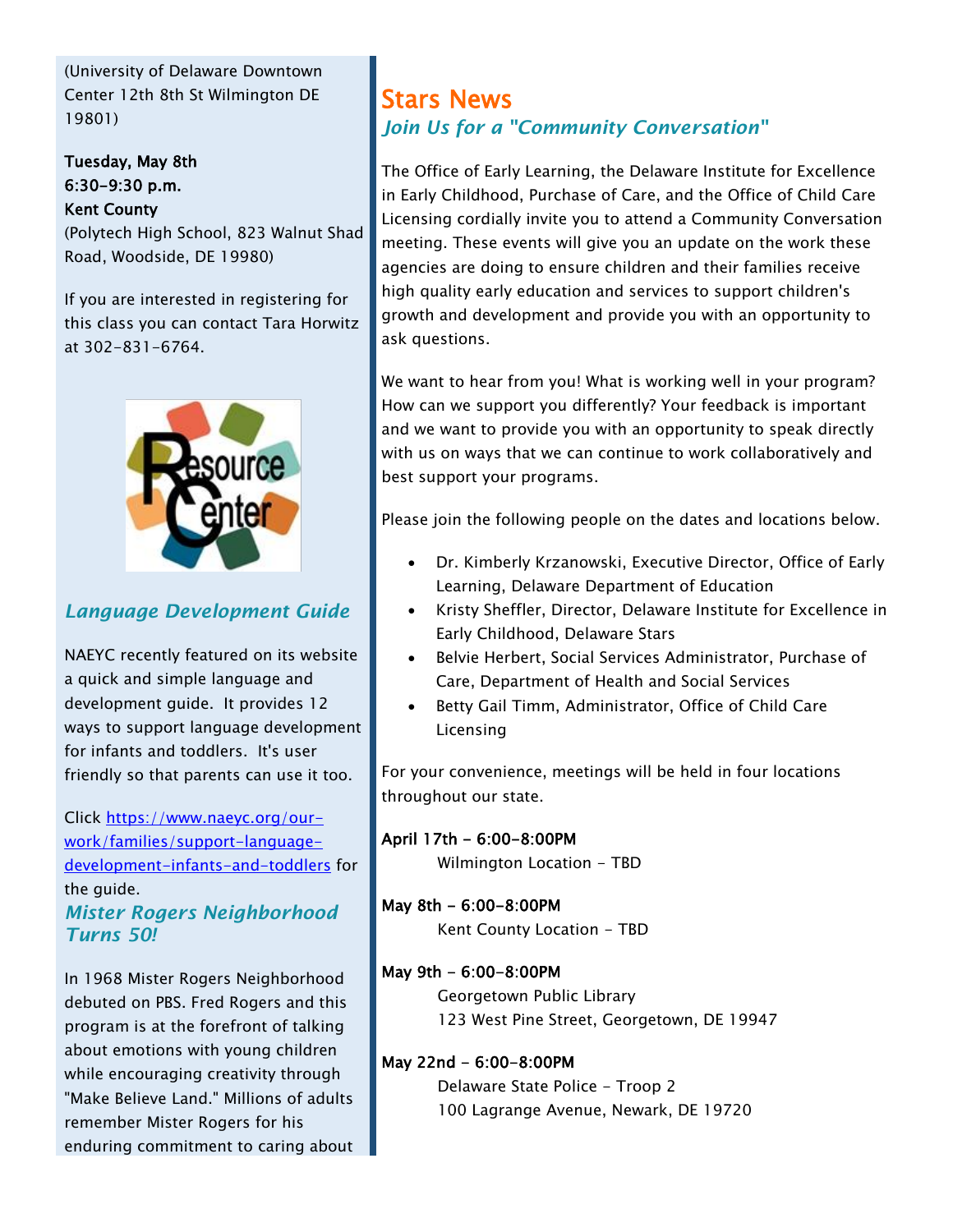children through honoring their childhood with honesty and authenticity.

Like Mister Rogers mentions in the video, we thank you, the care givers, for all you do for the Delaware's children!



 $5.4$ 

View the video at [https://www.youtube.com/watch?v=fT](https://www.youtube.com/watch?v=fTm_D3BmotU) [m\\_D3BmotU](https://www.youtube.com/watch?v=fTm_D3BmotU)

#### *Tips for Making Screen Time Valuable*

The reality is that children of all ages are going to spend some time on a device or in front of a T.V. This article provides five ways screen time can benefit children and families.

### *SAVE THE DATE*

#### *Inaugural deaeyc Aspire Conference*

Mark your calendar for the first daeyce Aspire Conference to be held on Saturday, June 2, 2018 at Middletown High School.

Details are on the last page of this publication.

Keep up with our Quality Assured training sessions by following us on Facebook.

Be on the lookout for an invitation including locations and further details.

*Announcing Stars Blog - "Coach's Corner"*



We are excited to feature TA Meghan Pallante in "Coach's Corner," a blog that will provide you with new and different approaches to delivering quality care. Meghan will provide new content bimonthly with practical suggestions for implementing into your practice.

Meghan has been a Stars TA for five years

and has a master's degree in Human Development and Family Studies. She has two small children, Eva and Roman, so she knows firsthand the importance of quality childcare.

To follow Meghan, please join our Facebook group [https://www.facebook.com/login/.](https://www.facebook.com/login/)



*Mark Your Calendar - Celebrate With Us! "The Week of the Young Child" April 16th - 20th*

The Week of the Young Child™ is an annual celebration hosted by the National Association for the Education of Young Children (NAEYC) celebrating early learning, young children, their teachers, and families.

Each day of the week has themed ideas with resources to help you execute on the NAEYC website,

[https://www.naeyc.org/events/woyc/overview.](https://www.naeyc.org/events/woyc/overview) Take photos and share on social media using #woyc18.

And don't forget to follow Delaware Stars. We will be joining in on the celebration with posts.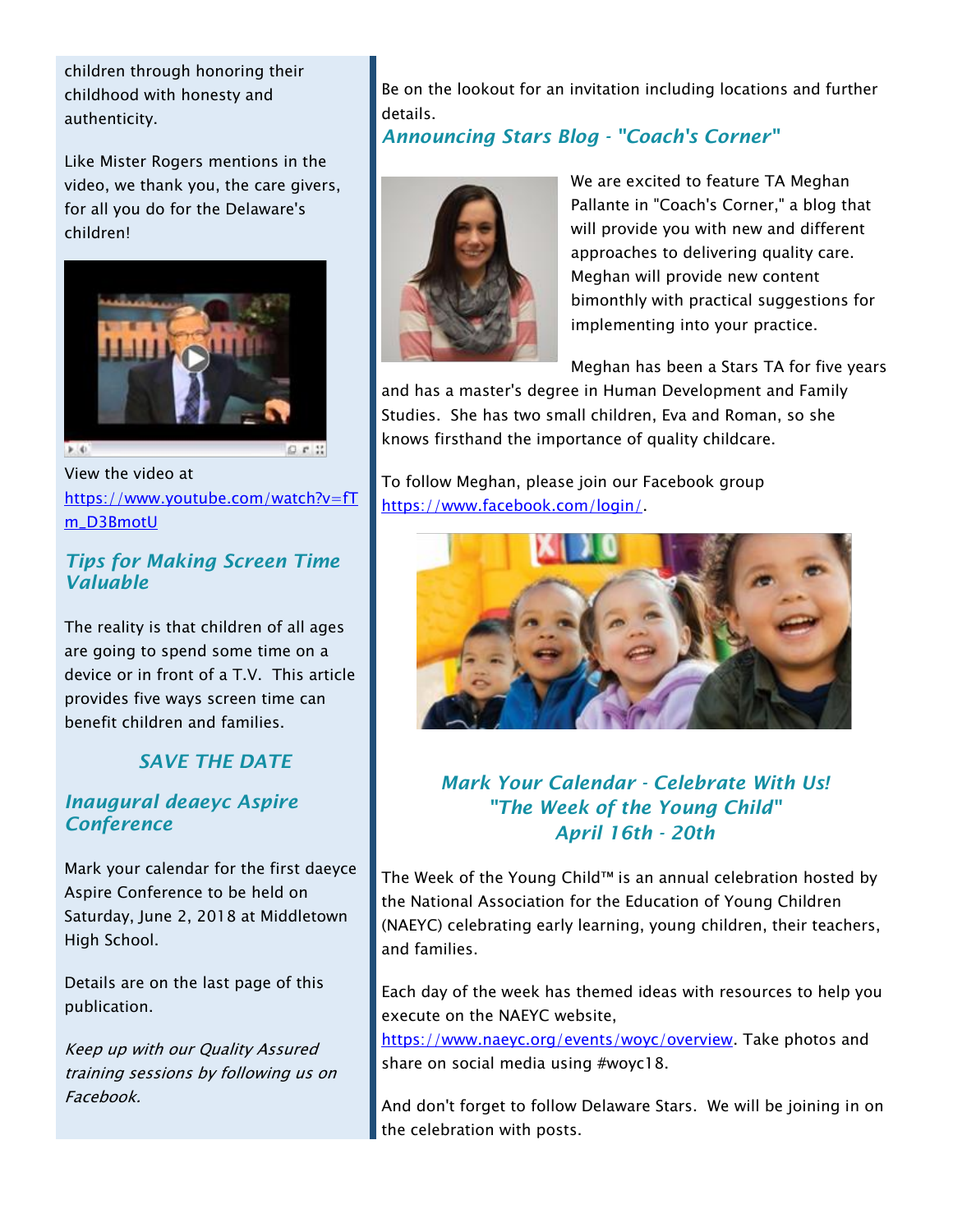



# Children's Book Week April 30th-May 6th

We can't wait to celebrate Children's Book Week with you. Register at<https://bit.ly/2Fh0PC0> to have a guest reader from Stars come to your program and share a story with your children. Plus we will donate the book to you children.

Stay tuned for more exciting details for this special celebration.



Don't Forget to follow us on Social Media!